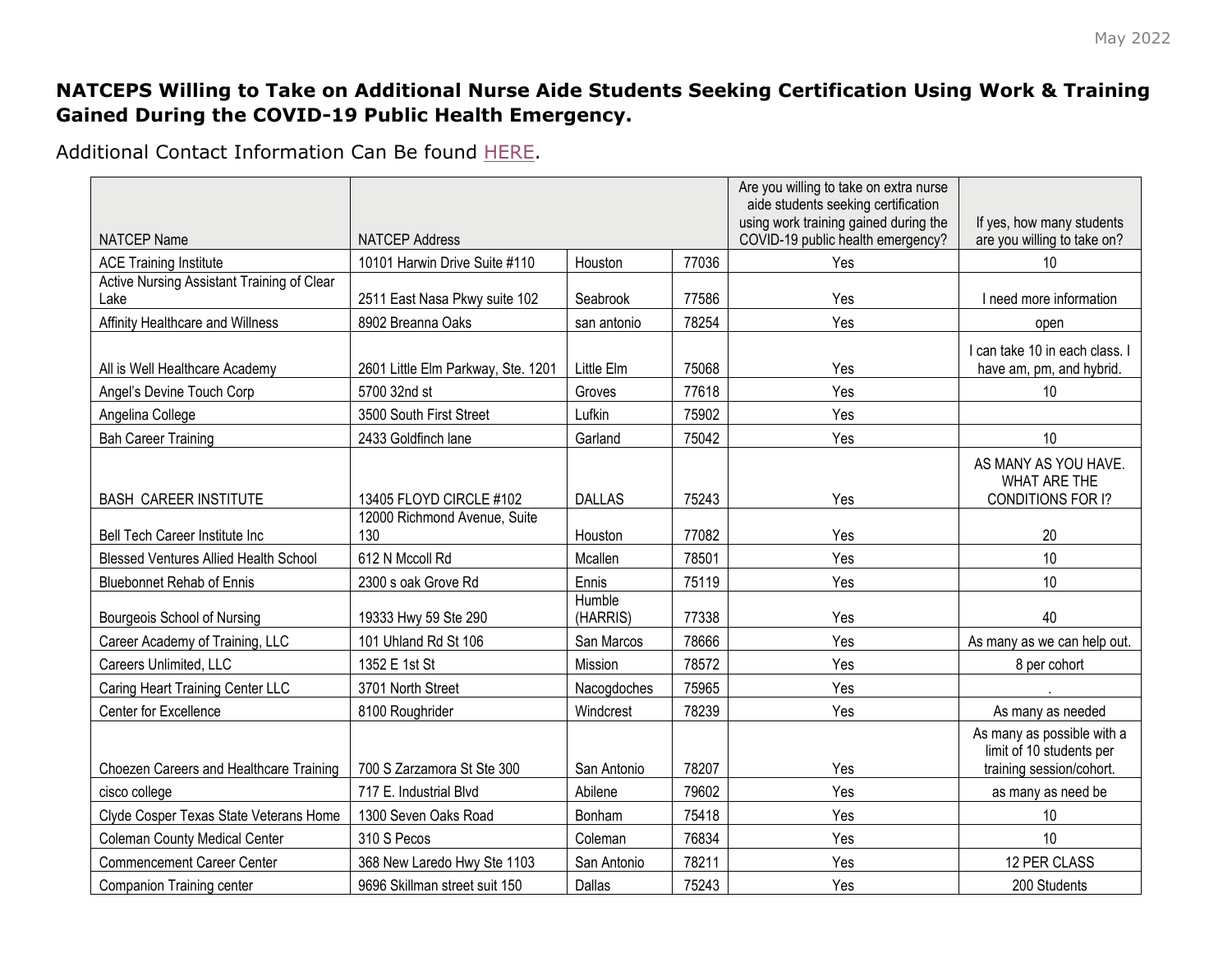|                                                                            |                                         |                               |                  | Are you willing to take on extra nurse<br>aide students seeking certification<br>using work training gained during the | If yes, how many students                                                        |
|----------------------------------------------------------------------------|-----------------------------------------|-------------------------------|------------------|------------------------------------------------------------------------------------------------------------------------|----------------------------------------------------------------------------------|
| <b>NATCEP Name</b>                                                         | <b>NATCEP Address</b>                   |                               |                  | COVID-19 public health emergency?                                                                                      | are you willing to take on?                                                      |
| <b>CONSOLIDATED NURSE AIDE</b><br>TRAINING INSTITUTE, INC                  | 140 ELDRIDGE RD SUITE G                 | <b>SUGAR LAND</b>             | 77478            | Yes                                                                                                                    | AS MANY AS YOU WANT                                                              |
| Country Trails Wellness and Rehab                                          | 1638 VZCR 1803                          | <b>Grand Saline</b>           | 75140            | Yes                                                                                                                    | 20                                                                               |
| <b>Crockett County Consolidated School</b><br>C.N.A. Health                | 808 Ave E                               | ozona                         | 76943            | Yes                                                                                                                    | 10                                                                               |
| CTK Healthcare & career Institute                                          | 3455 N. Beltline Rd. Apt 255            | Irving                        | 75062            | Yes                                                                                                                    | 100                                                                              |
| Cultural Technical Institute, LLC                                          | 1510 N ZARAGOZA, SUITE B13              | EL PASO                       | 79936            | Yes                                                                                                                    | 100                                                                              |
| DALLAS CAREER INSTITUTE                                                    | 9441 LBJ FREEWAY NO 300                 | <b>DALLAS</b><br><b>TEXAS</b> | 75243            | Yes                                                                                                                    | 5                                                                                |
| Dallas College Certified Nurse Aide                                        |                                         |                               |                  |                                                                                                                        |                                                                                  |
| Eastfield Campus                                                           | 802 S. Buckner                          | Dallas                        | 75217            | Yes                                                                                                                    | 10                                                                               |
| Divine Intervention Career Institute                                       | 1750 Range Dr 103                       | Mesquite                      | 75149            | Yes                                                                                                                    | 500                                                                              |
| East Texas Nursing Academy                                                 | 2009 Mobberly Ave                       | Longview                      | 75602            | Yes                                                                                                                    | Open                                                                             |
| Elite Nurse Aide Training                                                  | 3300 E. Central Texas Expy. Ste.<br>300 | Killeen                       | 76543            | Yes                                                                                                                    | As many as needed to<br>accomplish training. We can<br>accommodate 25 per class. |
| Fairfield Nursing & Rehab                                                  | 420 Moody St                            | Fairfield                     | 75840            | Yes                                                                                                                    | 10                                                                               |
| Faith Forward Nurse Aide Training<br>Academy                               | 4712 E. Renfro St.                      | Alvarado                      | 76009            | Yes                                                                                                                    | As many as needed.                                                               |
| Freedom Academy of Excellence LLC                                          | 4100 Montana Ave. Ste. B                | El Paso                       | 79903            | Yes                                                                                                                    | 5 to 7 negotiable                                                                |
| Genesis Education and Training                                             | 1506 N Alabama Rd. Suite F              | Wharton                       | 77488            | Yes                                                                                                                    | As many as needed.                                                               |
| Heritage Convalescent Center                                               | 1009 Clyde Street                       | Amarillo                      | 79106            | Yes                                                                                                                    | 8                                                                                |
| <b>IDEAL NURSING INSTITUTE</b>                                             | 10925 Estate Lane, Suite W245,          | Dallas                        | 75238            | Yes                                                                                                                    | 12 and above                                                                     |
| Integrity Health and Education                                             | 109 S. WOODROW LN                       | Denton                        | 76205            | Yes                                                                                                                    | 1000                                                                             |
| JC Victory                                                                 | 445 Murphy Rd                           | Stafford Tx                   | 77477            | Yes                                                                                                                    | $10$                                                                             |
| Journey Medical Training Center                                            | 8668 John Hickman Pkwy, Ste 602         | Frisco, TX                    | 75034            | Yes                                                                                                                    | 10                                                                               |
| K & B Training Institute                                                   | 1701 N Lee Trevino Drive, Suite A       | El Paso                       | 79936<br>$-4548$ | Yes                                                                                                                    | $1 - 20$                                                                         |
| Kilgore College- Kilgore Campus                                            | 1100 Broadway                           | Kilgore                       | 75662            | Yes                                                                                                                    | 10                                                                               |
| Kilgore college- Longview Center                                           | 300 S. High                             | Longview                      | 75601            | Yes                                                                                                                    | 200                                                                              |
| Knopp Nursing & Rehab                                                      | 202 Billie Dr                           | Fredericksburg                | 78624            | Yes                                                                                                                    | 8                                                                                |
| Lisa Ngufor Founder of Nolis Medical<br><b>Training Center</b>             | 1905 Ennis Ave.                         | Ennis                         | 75119            | Yes                                                                                                                    | $\overline{\phantom{0}}$                                                         |
| Mission of Hope International Nursing<br><b>Assistant Training Program</b> | 9100 Southwest Fwy #153                 | Houston                       | 77074            | Yes                                                                                                                    | 10                                                                               |
| NECOLE'S LEARNING ACADEMY                                                  | 1738 South Jackson Street               | Jacksonville                  | Texas            | Yes                                                                                                                    | 10                                                                               |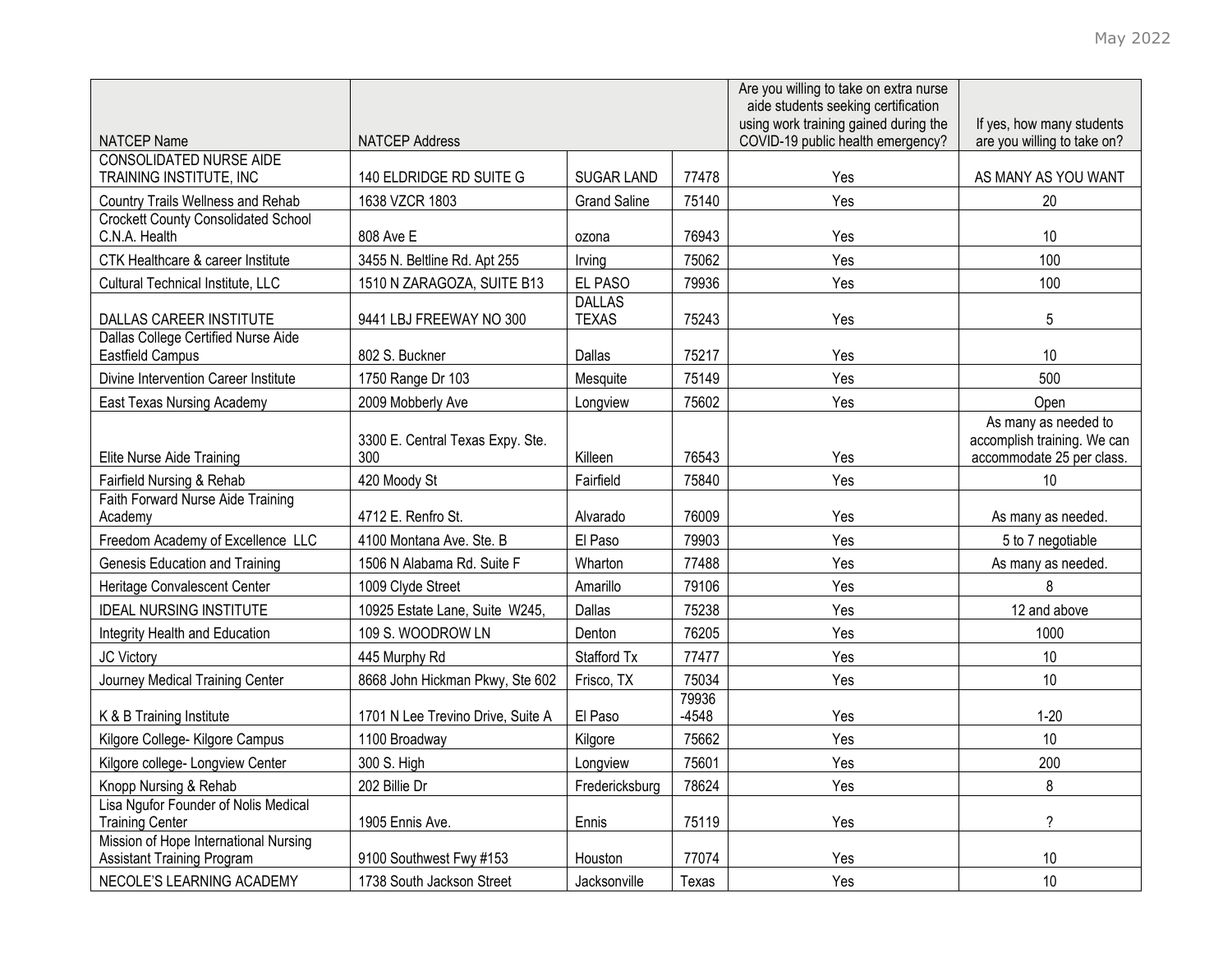|                                                         |                                        |                    |                          | Are you willing to take on extra nurse<br>aide students seeking certification |                                                          |
|---------------------------------------------------------|----------------------------------------|--------------------|--------------------------|-------------------------------------------------------------------------------|----------------------------------------------------------|
| <b>NATCEP Name</b>                                      | <b>NATCEP Address</b>                  |                    |                          | using work training gained during the<br>COVID-19 public health emergency?    | If yes, how many students<br>are you willing to take on? |
| New Hope Manor                                          | 1623 W. New Hope Dr.                   | Cedar Park         | 78613                    | Yes                                                                           | $10 - 15$                                                |
| National Institute for CNA Excellence                   |                                        |                    |                          |                                                                               |                                                          |
| (NICE)                                                  | 221 Bedford Road, Suite 200            | Bedford            | 76022                    | Yes                                                                           | As many as needed                                        |
| Pamela Clifton                                          | 210 Texas Blvd                         | Dalhart            | 79022                    | Yes                                                                           | 5                                                        |
| Performance Career Institute                            | 110 West Randol Mill Road Suite<br>106 | Arlington          | 76011                    | Yes                                                                           | As many as needed                                        |
| Pima Medical Institute                                  | 1125 Equity Dr.                        | Houston            | 77041                    | Yes                                                                           | 10                                                       |
| Progressive Learning Center                             | 3842 FM 2869 #7                        | Hawkins            | 75765                    | Yes                                                                           | 15                                                       |
| Progressive Learning Center                             | 3842 FM 2869 #7                        | Hawkins            | 75765                    | Yes                                                                           | 15                                                       |
| REGENT CARE CENTER OAKWELL<br><b>FARMS CNA TRAINING</b> | 8501 LAURENS LANE                      | <b>SAN ANTONIO</b> | 78218                    | Yes                                                                           | 10                                                       |
| Sam Houston Academy of Healthcare                       |                                        |                    |                          |                                                                               |                                                          |
| Professionals                                           | 1523 Normal Park Suite A1              | Huntsville         | 77340                    | Yes                                                                           | $10 - 20$                                                |
| Seven Oaks Nursing CNA Class                            | 901 Seven Oaks Rd                      | Bonham             | 75418                    | Yes                                                                           | 5                                                        |
| South Texas College                                     |                                        | McAllen            | 78503                    | Yes                                                                           | 10 per month                                             |
|                                                         |                                        |                    |                          |                                                                               | Depends on how many spots                                |
| Springville Academy Inc                                 | 19003 Mirror Lake Dr                   | Spring             | 77388                    | Yes                                                                           | we have at the time.                                     |
| STARLEX MEDICAL INSTITUTE AND<br>HEALTH SERVICES INC    | 10101 FONDREN ROAD<br>ROAD,#246        | <b>HOUSTON</b>     | $\overline{TX}$<br>77096 | Yes                                                                           | 5                                                        |
|                                                         |                                        | Sweetwater,        |                          |                                                                               |                                                          |
| Sweetwater HCC                                          | 1600 Josephine                         | Texas              | 79556                    | Yes                                                                           | $\overline{4}$                                           |
| <b>Tarrant County College Certified Nurse</b>           |                                        |                    |                          |                                                                               |                                                          |
| Aide Training Program                                   | 245 E. Belknap St.                     | Fort Worth         | 76102                    | Yes                                                                           | 10 per session                                           |
| Texana Training Solutions, LLc                          | 228 NE Wilshire, Suite F               | <b>BURLESON</b>    | 76028                    | Yes                                                                           | 40                                                       |
| Texas Southmost College C. N. A.<br>Program             | 301 Mexico Blvd                        | Brownsville, TX    | 78521                    | Yes                                                                           | 10 students                                              |
| The Legacy Career Center                                | 27131 Hanna rd                         | Conroe             | 77385                    | Yes                                                                           | 10 per session                                           |
| THE PLATINUM INSTITUTE OF                               | 14511 FALLING CREEK DR, STE            |                    |                          |                                                                               |                                                          |
| NURSING, INC                                            | 304                                    | <b>HOUSTON</b>     | 77014                    | Yes                                                                           | 20 A MONTH                                               |
| The Vocational Nursing Institute Inc.                   | 11201 Steeple Park Drive               | Houston Texas      | 77065                    | Yes                                                                           | 20                                                       |
|                                                         | 525 N Sam Houston Pkwy E#418,          |                    |                          |                                                                               |                                                          |
| The Whale Academy of Health Careers                     | #418                                   | Houston            | 77060                    | Yes                                                                           | 100                                                      |
| <b>TSC Career Institute</b>                             | 909 Gross rd                           | Mesquite           | 75149                    | Yes                                                                           | 50                                                       |
| TX 4971 Great Plains Nursing and Rehab                  | 315 E.19th                             | Dumas              | 79029                    | Yes                                                                           | $2 - 3$                                                  |
|                                                         | 507 N Sam Houston Pkwy E Ste           |                    |                          |                                                                               | As many as the state needs,<br>we can also arrange for   |
| <b>Uncharted Territory Solutions Preparation</b>        | 165                                    | Houston            | 77060                    | Yes                                                                           | funding for individuals.                                 |